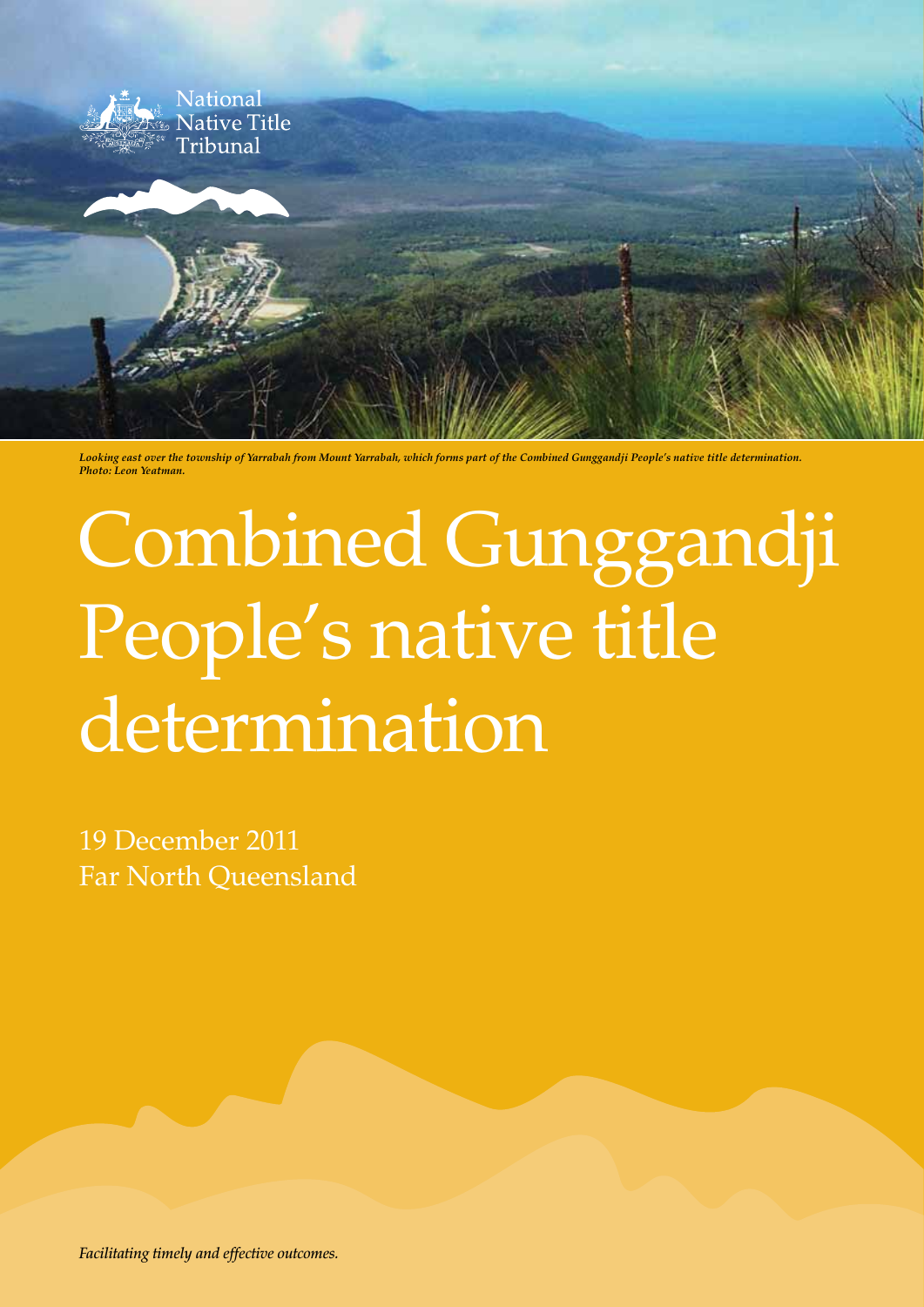# Combined Gunggandji People's determination

On 19 December 2011, the Federal Court of Australia made a consent determination recognising the Combined Gunggandji People's native title rights over country, 6km east of Cairns in Far North Queensland. The determination area covers about 8297ha of land and waters, including the northern part of the Yarrabah Deed of Grant in Trust ('DOGIT'), including Yarrabah township, the foreshores of Mission Bay, Cape Grafton, Turtle Bay, Wide Bay and Oombunghi beach, part of Malbon Thompson Forest Reserve and two parcels of land on Fitzroy island.

The Combined Gunggandji People negotiated with representatives of the Queensland Government, Yarrabah Aboriginal Shire Council, Cairns Regional Council, Ergon Energy Corporation Limited, Black and White (Quick Service) Taxis Pty Ltd, Telstra Corporation Limited, Southern Cross Media Australia Pty Ltd, Seven Network (Operations) Limited, Miles Electronics Pty Ltd and residents of the Yarrabah DOGIT to reach agreement about the Combined Gunggandji People's native title rights and the rights of others with interests in the claim area.



The view from Fitzroy Island looking over to Turtle Bay. The turquoise waters and coral outcrops are home to a superb variety of fish species and form an ideal habitat for green sea turtles. Photo: courtesy Great **Barrier Reef Marine Park Authority.** 

The Gunggandji People also negotiated seven Indigenous Land Use Agreements (ILUAs) that establish how their respective rights and interests will be carried out on the ground. Parties reached agreement with the assistance of case management in the Federal Court of Australia, ILUA negotiation assistance from the National Native Title Tribunal, and legal representation of the Combined Gunggandji People by the North Queensland Land Council.

The determination brings the total number of determinations made in Australia to 176 and in Queensland to 66.

The Gunggandji PBC Aboriginal Corporation has been established as the Prescribed Body Corporate to manage the native title rights on behalf of all native title holders.

### What the consent determination means

A native title determination is a decision by the Federal Court of Australia that native title does or does not exist. If the parties to a native title claim reach agreement, and the Federal Court endorses the agreement, it is called a consent determination.

### Exclusive native title rights recognised

The Federal Court recognised the Gunggandji People's exclusive native title rights over about 7508 ha of land. The group therefore has the right to possess, occupy, use and enjoy these areas, to the exclusion of all others. It is important to note that "exclusive "does not mean that other residents of Yarrabah will be affected. The various ILUAs entered into ensure that the interests of historical residents and block holders are protected.

### Non-exclusive native title rights recognised

The Court also recognised the group's non-exclusive rights over about 789ha of land and waters above and below the high water mark in the determination area. This includes the rights to:

- be present on, including by accessing and traversing the determination area;
- take and use traditional natural resources from the

determination area for personal, domestic and noncommercial communal purposes;

- hunt and fish in or on, and gather from, the water for personal, domestic, and non-commercial communal purposes; and,
- take and use the water for personal, domestic and non-commercial communal purposes.

# Relationship between the native title rights and other rights

The consent determination recognises the Gunggandji People's native title rights and interests while protecting the rights of the other parties, with respect to those areas where the non-exclusive rights of the native title holders have been recognised. If there is inconsistency between native title rights and interests and the valid interests of others in such areas, the other interests take precedence over the native title rights. The group will exercise its non-exclusive rights alongside the rights of others and parts of the determination area will continue to be shared by all those with an interest in the area, including members of the public.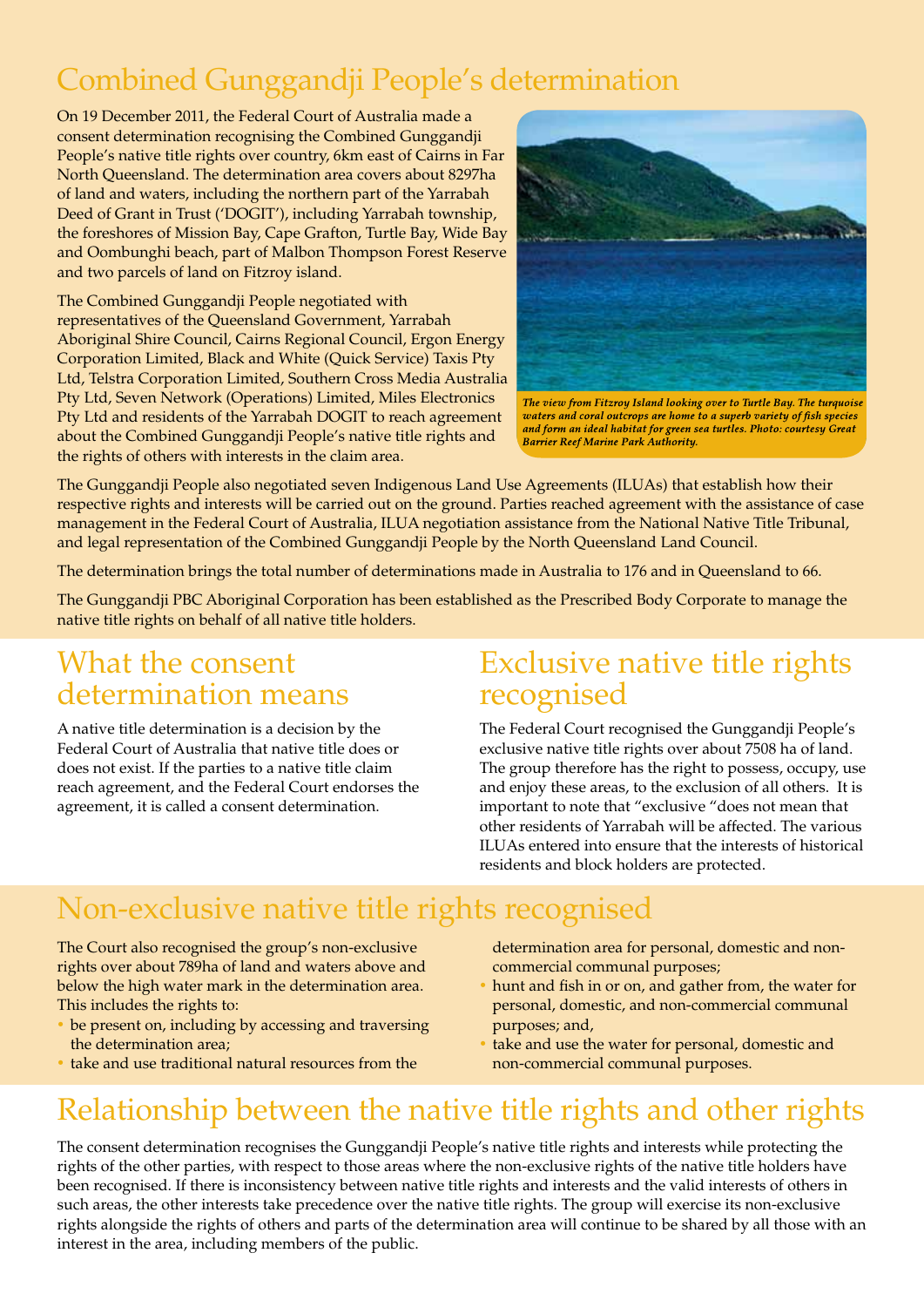### Agreements related to the determinations

During case management conducted by the Federal Court of Australia and ILUA negotiations conducted by the National Native Title Tribunal, the Gunggandji People negotiated ILUAs with a range of parties. The ILUAs set out how the parties' rights and interests will be carried out on the ground.

A Local Government ILUA between the Gunggandji People and Yarrabah Aboriginal Shire Council provides for the protection of Aboriginal cultural heritage, while establishing how development in the future will proceed in the local government area.

A Blockholder ILUA between the State of Queensland, Yarrabah Aboriginal Shire Council, Gunggandji People and individual blockholders to enable the grant of leases for historical blockholders and establish an opt-in process for future blockholders to obtain a lease with the consent of the Gunggandji people.

A DOGIT Transfer ILUA between the State of Queensland, Yarrabah Aboriginal Shire Council and Gunggandji people to consent to part of the land, subject of the DOGIT being transferred, and consent to another part being declared nontransferrable, pursuant to the *Aboriginal Land Act 1991.*

A Local Government ILUA between the Gunggandji People and Cairns Regional Council provides for the protection of Aboriginal cultural heritage, while establishing how development in the future will proceed in the local government area.

A Protected Areas ILUA between the Gunggandji People and the State Government establishes how the native title rights and interests will be exercised in parts of various conservation parks and forest reserves within the claim area.

An ILUA between the Gunggandji People and the State Government to provide for future act consent for the creation of tenures to facilitate the services provided by various communication tower operators.

An ILUA between Ergon Energy Corporation Limited and the Gunggandji People was also finalised. It provides for continued access by Ergon Energy to the determination area so that it can carry out its functions.



The determination area covers about 8297ha of land and waters, including two parcels of land on Fitzroy Island (above).

# Stepping stones

#### **Prior to 2001**

The Federal Court of Australia combined two separate native title determination applications (QUD6005/98 Gurubana Gunggandji and QUD6014/98 Les Murgha and Vincent Schrieber) to become the Combined Gunggandji application in 2001.

#### **27 April 2001**

The Combined Gunggandji people native title determination application was filed with the Federal Court over the northern part of the Yarrabah DOGIT, reserves and unallocated State land and parcels on Fitzroy Island.

#### **27 April 2001**

The Combined Gunggandji application was referred to the National Native Title Tribunal for mediation. Mediation commenced with various parties but was delayed due to the resolution of blockholder interests. Two of these interests were referred to the Federal Court of Australia.

#### **27 September 2007 – 31 August 2009**

The first blockholder issue application filed with the Federal Court in September 2007 with a court hearing held on 28 November 2007. Refer to the decision handed down by the Federal Court: Murgha v State of Queensland [2008] FCA 33 Dowsett J, 25 January 2008.

A second blockholder issue application with the Federal Court in March 2008, with court hearings held 30 June, 1 and 2 July 2008. Refer to the decision handed down by the Federal Court: Combined Gunggandji People v State of Queensland [2009] FCA979 Dowsett J, 31 August 2009.

#### **November 2009 – 15 April 2010**

Mediation with the National Native Title Tribunal re-commenced. The Tribunal conducted substantive mediation between the parties to assist them to reach agreement through various ILUAs.

#### **15 April 2010**

Mediation ceased with the National Native Title Tribunal. The claim was referred to intensive case management by the Federal Court. The Federal Court convened approximately 18 case management conferences with the parties.

#### **15 April 2010 - 14 March 2011**

National Native Title Tribunal facilitated s.24CF ILUA negotiations to reach agreement in relation to a number of ILUAs.

#### **3 and 4 October 2011**

The following ILUAs were registered and placed on the register of Indigenous Land Use Agreements: Yarrabah Blockholders ILUA, Yarrabah DOGIT Transfer ILUA, Yarrabah Towers ILUA, Yarrabah Local Government ILUA, Combined Gunggandji People and Ergon Energy ILUA and Yarrabah Protected Areas ILUA.

#### **19 December 2011**

Justice Dowsett of the Federal Court of Australia made the consent determination at Yarrabah.